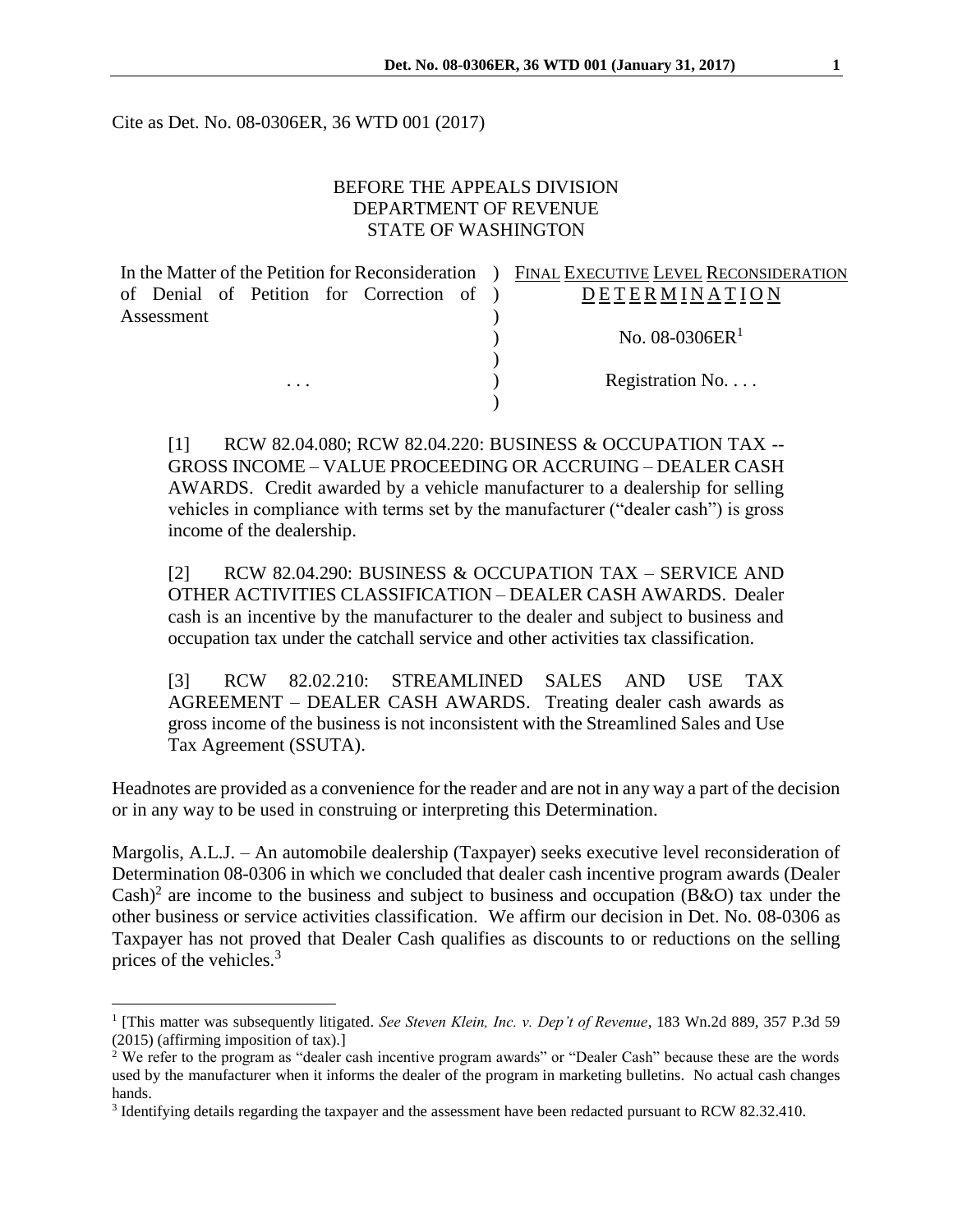## ISSUES

- 1. Whether a credit award, referred to as "dealer cash" and which automobile dealers receive from automobile manufacturers when specific vehicles are sold within specific time frames, is a reduction in the price paid by the dealer for the vehicle.
- 2. If "dealer cash" is not a reduction in the sales price, is it income subject to B&O tax under the other business or service activities classification of RCW 82.04.290, regardless that the dealer may not provide any services in exchange for the award?
- 3. Was the Department's treatment of "dealer cash" as additional income subject to B&O tax under the other business and service activities classification inconsistent with Streamlined Sales and Use Tax Agreement (SSUTA) provisions?<sup>4</sup>

## FINDINGS OF FACT

On October 11, 2007, the Audit Division (Audit) assessed Taxpayer \$ . . . in service and other business activities B&O tax on credit (Dealer Cash) the taxpayer received from the car manufacturer (Manufacturer) for certain vehicles it sold during a specific period of time. The assessment covered the audit period of January 1, 2003, through December 31, 2006. Taxpayer paid the assessment and timely petitioned for cancellation of the assessment claiming that the Dealer Cash constitutes discounts from the purchase price of the vehicles. We issued Det. No. 08- 0306 and Taxpayer timely petitioned for Executive Level reconsideration, which request was granted.

Taxpayer is a car dealership, an independent franchisee of Manufacturer, with a car lot in Washington where it sells new and used vehicles, provides repair services, and sells automobile parts and accessories. It is required by contract with Manufacturer to maintain, in showroomready condition, a minimum inventory and representative mix of Manufacturer vehicle models for demonstration purposes, and effectively promote and sell Manufacturer's vehicles. If it or its employees present the vehicle invoice to a customer, it is required to present the invoice in its original and complete state. Invoices state that amounts may not reflect the dealer's ultimate vehicle cost given any rebates, allowances, collections, discounts, holdback, incentives, etc. Taxpayer has no obligation to sell any Manufacturer products at prices suggested by Manufacturer, and is the sole judge of the price at which it sells Manufacturer products (subject to local, state, and federal law.)

Manufacturer promotes the sales of its cars by offering various incentive programs to its dealers. These sorts of award programs are regularly employed by automobile manufacturers to stimulate the sales of certain models in response to changing economic conditions or other issues. For example, one incentive program Manufacturer offers is a volume discount program which provides "credits" to Taxpayer for each car sold. Under this program, Taxpayer must sell a specific number of a particular model. If Taxpayer sells the required number of vehicles, Manufacturer applies a

 $\overline{a}$ 

<sup>4</sup> RCW 82.02.210 provides that it is the intent of the legislature to bring Washington's sales and use tax system into compliance with the SSUTA.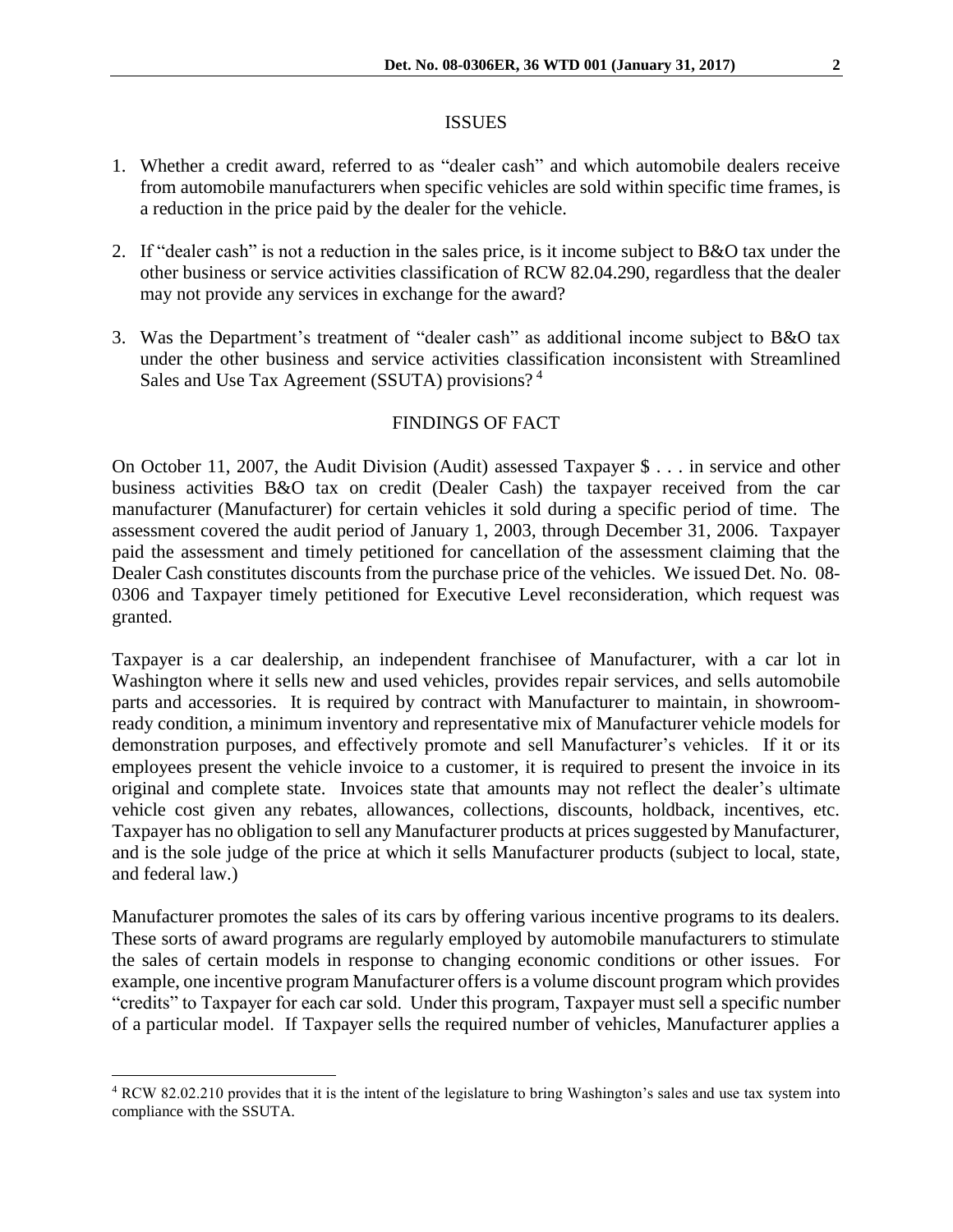specified credit to Taxpayer's account based on the number of cars sold. If Taxpayer exceeds the objective, the credit for every car sold under the program is increased retroactively.

Another incentive program Manufacturer offers is the Dealer Cash program, which is the subject of this appeal. This program is not based on volume sold but rather on sales of vehicles of a certain type and model in a specified period of time. It is motivated by Manufacturer's need to move vehicles from the manufacturing line to the end consumer. Manufacturer periodically offers the program to Taxpayer and other dealerships within the same geographic area. The program can be initiated at any time, and typically spans 10-30 days although it is sometimes extended when proven effective. The program provides Taxpayer with credits for selling specific vehicles that Taxpayer has purchased and are on Taxpayer's lot or in transit to Taxpayer. These credits or Dealer Cash amounts are applied against the price the dealer paid the manufacturer for the vehicle. The program is only valid during a specific time frame and is used to make a specific model more competitive and spur sales so that Manufacturer can maintain production levels and market share. The program is communicated by Manufacturer to Taxpayer via the Interactive Network, the manufacturer-dealer computer network, in a marketing bulletin. A sample bulletin reads as follows (in part):

Name: "2007 [vehicle model name] Coupe \$1,000 Dealer Cash" (Excludes CA) Dates: June [unreadable], 2007 – July 5, 2007

Other Offers: Eligible vehicles sold utilizing this incentive program will also qualify for . . . .

. . .

Unless otherwise noted, the Dealership is the recipient of the awards and will be treated as such by [Manufacturer] for tax purposes. [Manufacturer] is not liable for any taxes applicable to program awards. For all tax purposes, the dealership is responsible for the accurate reporting of the receipt and allocation by the dealership of awards consistent with the above.

Taxpayer accounts for these Dealer Cash awards in its books and records as reductions in or discounts to the cost of vehicles, crediting its Incentive New Car Account and debiting its Incentive Receivable Account as required by Manufacturer. It does not report Federal income taxes or Washington State B&O taxes on these amounts.

Dealer Cash is not advertised or taken into consideration when ordering, nor is it reflected on vehicle invoices. No special advertising, best practices, or lot placement is required to receive the Dealer Cash award. The dealership need only sell the specified cars within the specified timeframe. Sales personnel behavior is not affected because only management is aware of the programs and sales commissions are unaffected. The only effect on sales activities occurs when the sales manager negotiates final pricing with the customer, or if the manager chooses to offer the customer a special discount.

When a vehicle that qualifies for Dealer Cash is sold, Taxpayer reports the vehicle identification number to Manufacturer and debits the Balance Forward Account to reflect the award amount. If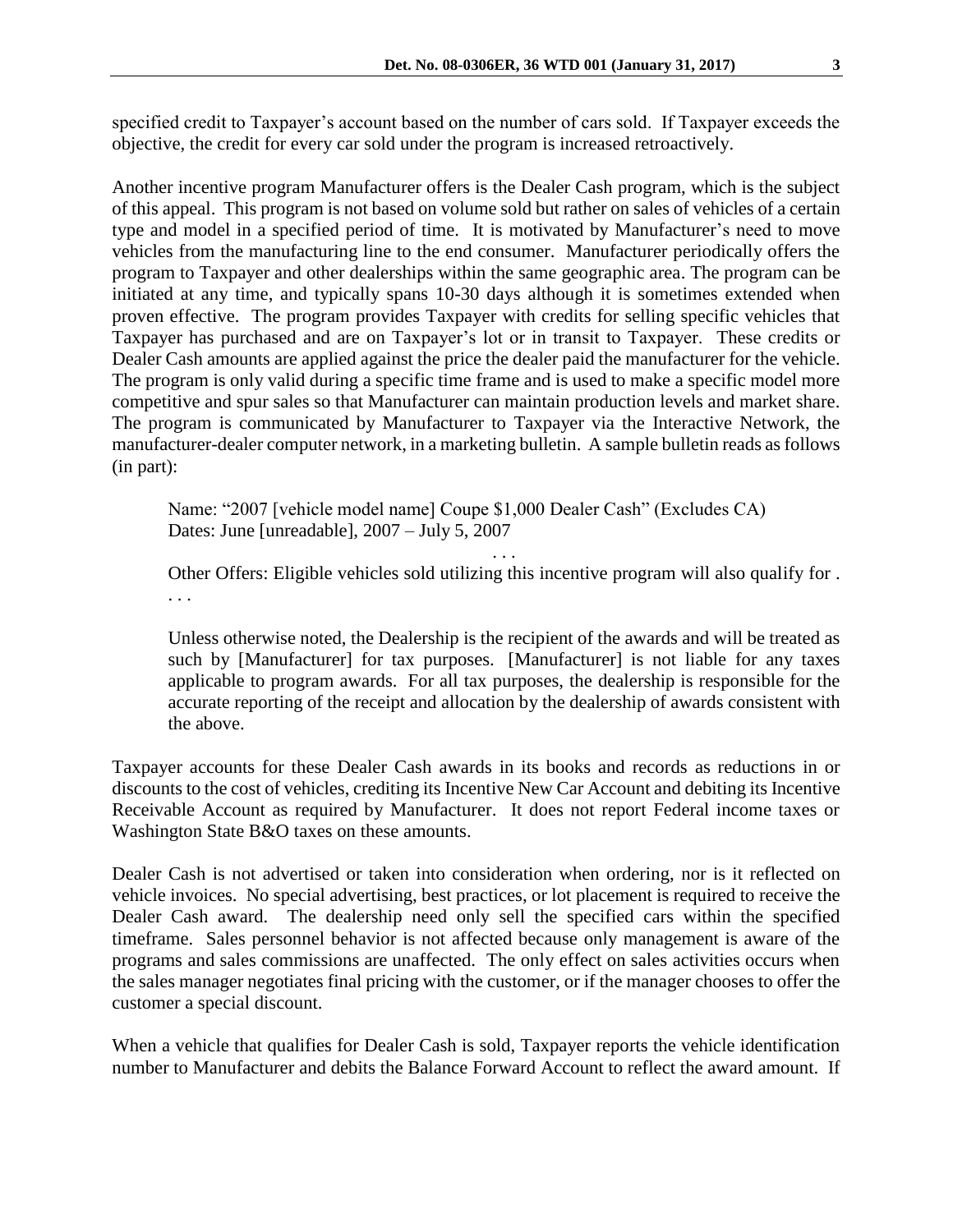the vehicle is returned, the incentive payment is stopped and the adjustment is reversed. Audit assessed service and other business activities B&O tax on these amounts.

## ANALYSIS

B&O tax is levied for the act or privilege of engaging in business activities. RCW 82.04.220. The term "business" includes "all activities engaged in with the object of gain benefit, or advantage to the taxpayer or to another person or class, directly or indirectly." RCW 82.04.140. Activities not otherwise defined fall under the other business and service activities B&O tax classification and are taxed based on "gross income of the business." RCW 82.04.290, and .080. "Gross income of the business" is broadly defined as:

the value proceeding or accruing by reason of the transaction of the business engaged in and includes gross proceeds of sales, compensation for the rendition of services, gains realized from trading in stocks, bonds, or other evidences of indebtedness, interest, discount, rents, royalties, fees, commissions, dividends, and other emoluments however designated, all without any deduction on account of the cost of tangible property sold, the cost of materials used, labor costs, interest, discount, delivery costs, taxes, or any other expense whatsoever paid or accrued and without any deduction on account of losses.

### RCW 82.04.080.

 $\overline{a}$ 

In Det. No. 08-0306, we found that credits from the Dealer Cash program are "value proceeding or accruing by reason of the transaction" and are thus taxable unless there is authority for excluding or deducting those amounts from the gross income of the business. Taxpayer argued that the credits were not taxable because they were discounts from the wholesale purchase price and not part of the gross income of the business under RCW 82.04.4283 and WAC 458-20-108 (Rule 108). We held that Manufacturer had not given the taxpayer discounts from the purchase price, but instead had given its dealer incentive payments to encourage the dealer to sell cars within the defined timeframe. Since Taxpayer failed to establish any authority for excluding or deducting the amounts, we found that the credits are part of the taxpayer's gross income.

On reconsideration, Taxpayer argues that RCW 82.04.4283 and Rule 108 are not applicable, and instead asserts that the payments were not taxable income because they are not "gross income of the business" under RCW 82.04.080.<sup>5</sup> Taxpayer argues that there is one transaction in question, namely the sale of the subject vehicle by Manufacturer to Taxpayer where the gross proceeds the manufacturer actually derived from Taxpayer's purchase of the vehicle is determined by the transaction "as finally completed". Based on this characterization, Taxpayer contends that the cash back incentive award is simply a rebate that reduces the price Taxpayer paid the manufacturer and is in the nature of a refund. Thus, Taxpayer argues, the Dealer Cash award is not income derived from its business activities.

We disagree. We find there are two separate transactions: Taxpayer's purchase of the vehicles from Manufacturer for resale; and, Manufacturer's payment in the form of "Dealer Cash" awards for Taxpayer's sales of the vehicles in compliance with terms set by Manufacturer. RCW

<sup>5</sup> Hearing Brief on Executive Review (Taxpayer's Brief), page 3.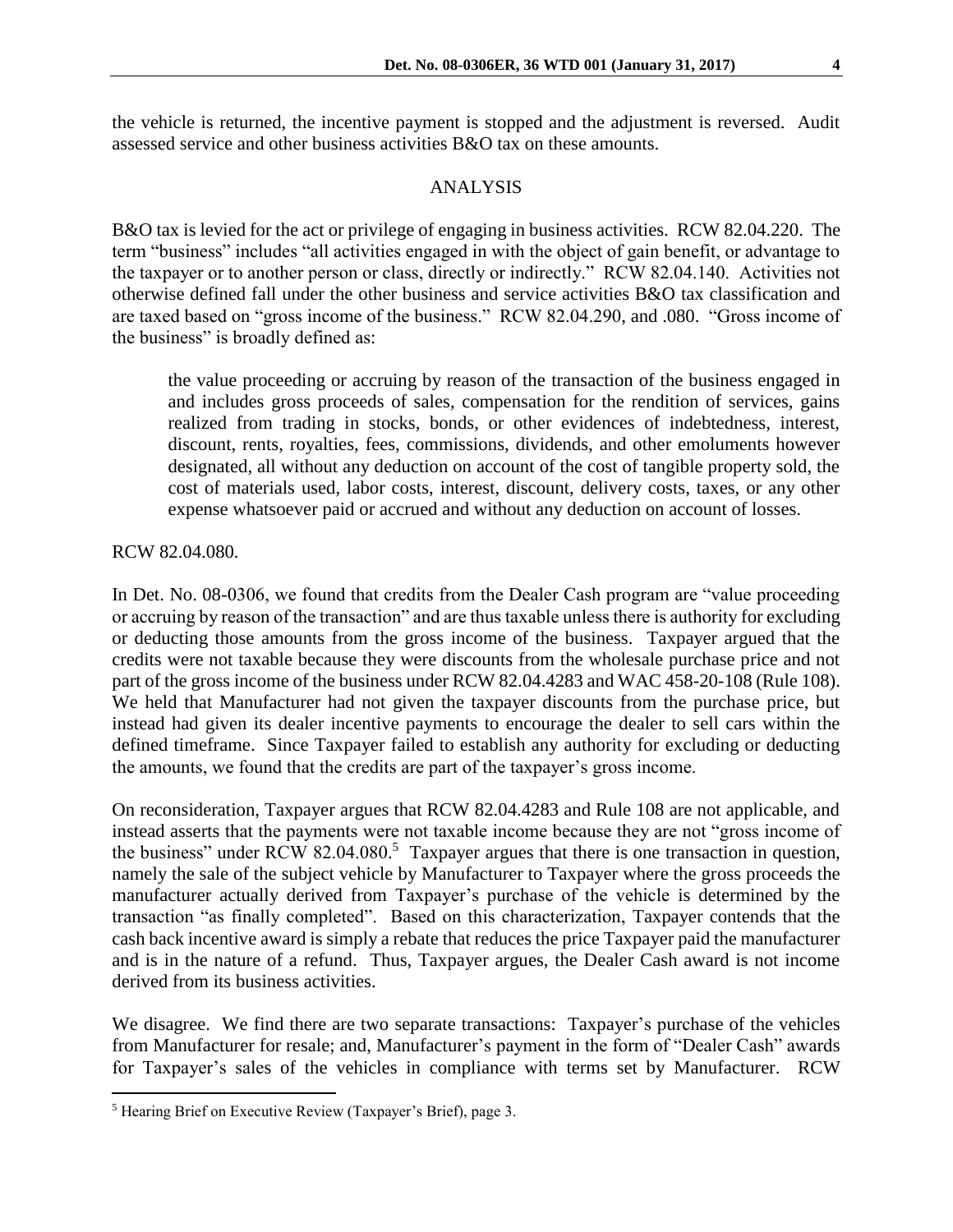82.04.080 defines gross income as value proceeding or accruing by reason of the transaction of the business engaged in, so Manufacturer's payment is gross income. Taxpayer's concept of "the transaction as finally completed" is found in Rule 108(1). Rule 108(1), however, applies when a sale is subject to cash or trade discount. We discussed Rule 108 in our original decision and concluded that the Dealer Cash awards that Taxpayer receives are neither cash nor trade discounts, stating that a cash discount is a discount for payment on or before a specified date, and a trade discount is a percentage deduction from the list price of goods. On reconsideration, Taxpayer concurs that Rule 108 is not applicable to the Dealer Cash award at issue here.

Taxpayer argues that our conclusion in Det. No. 08-0306 that Taxpayer is subject to B&O tax on the Dealer Cash it received (as a credit on its account) is inconsistent with Department precedent. 6 We disagree. Our finding does not conflict with the published determinations Taxpayer cited in support of its position, nor does it conflict with the Auto Dealers Industry Guide (January, 2006). In Det. No. 01-263, 11 WTD 263 (1991), for example, we relied upon Rule 108 and held that funds returned to dealerships under a Dealer Holdback Program (DHP) and Wholesale Floor Plan Protection Program (WFPP) provide a reduction in price and are not subject to taxation. Taxpayer, in its Brief at page 5, argues that we treated DHP and WFPP "as reductions in the dealer's purchase price because no services are required in exchange." We reviewed 11 WTD 263, and disagree with Taxpayer's claim. In that determination, the amount at issue was found to be an adjustment to the original purchase price, but in reaching that conclusion we noted that

both parties are well aware that the 3% holdback will be returned to the dealer . . . it is clearly a revision to the original purchase price . . . contemplated by both parties at the time of the original sale.

11 WTD 263, 266. The return of the funds to the dealer therefore was not compensation to the dealer, but was a contemplated reduction in the purchase price at the time of purchase. Thus, as previously explained in Det No. 08-0306, the DHP and WFPP in that case are materially different from the Dealer Cash program at issue. In the instant matter, there was no contemplation of a reduction in purchase price at the time of the original sale. The amount at issue, the Dealer Cash, is an amount that is unknown when the dealer and the manufacturer contract for the purchase and sale of the vehicles; and, there is no evidence that either party contemplated a reduced price based on some possible future event.

In further support of its claim that Dealer Cash is a reduction in the dealer's purchase price, Taxpayer relies on Det. No. 98-172E, 18 WTD 387 (1999) and equates manufacturer's off-invoice purchase allowances and scan-down purchase allowances, which it asserts we recognized as nontaxable, with Dealer Cash incentives. However, the issue in 18 WTD 387 was whether grocers were subject to B&O tax on allowances, bill-backs, payments, or rebates from manufacturers where the grocers had purchased the manufacturer's products from a third-party distributor. It was not whether off-invoice purchase allowances or scan-down purchase allowances are reductions in price. We denied the taxpayer's petition and found that

 $\overline{a}$ 

<sup>6</sup> Taxpayer stated that the proposed executive level reconsideration mischaracterized some of the prior decisions of the Appeals Division. Although Taxpayer did not identify specific decisions and did not explain how we mischaracterized these decisions, we reviewed all prior decisions referenced in this determination. We do not agree that the determinations are mischaracterized.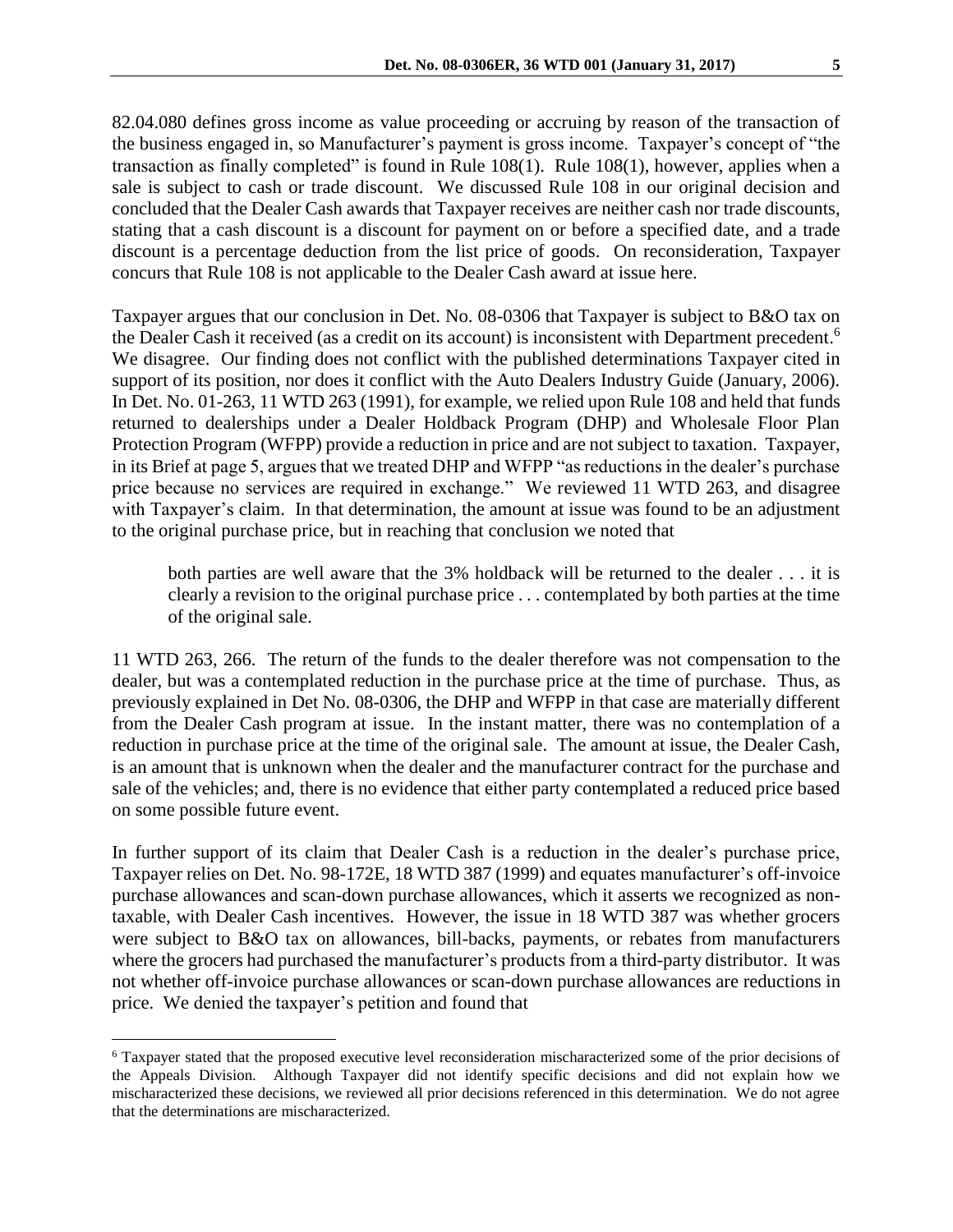[t]he taxpayer's purchasing activity in exchange for providing a service constitutes engaging in business. Rebates, allowances, or bill-backs received from third parties are gross income from engaging in business. Unless an exclusion or deduction applies, receipts from purchasing are subject to tax under the service and other activities classification.

Regardless, Dealer Cash incentives are not off-invoice purchase allowances or scan down purchase allowances. We described off-invoice purchase allowances as occurring where the manufacturer reduced the price of the goods by allowing a discount off the invoice price, but Dealer Cash does not reduce the invoice price. We described scan-down purchase allowances as occurring where the manufacturer agreed to pay the grocer based on the volume of an item that runs across the grocer's scanner, and the grocer reduced its price for the item during that period. Taxpayer asserts that it need not reduce the price of vehicles based on Dealer Cash.

Further, the Department's Auto Dealers Industry Guide (January, 2006) provides support for our conclusion in Det. No. 08-0306. It explains, in pertinent part:

Payments that are bona fide cash discounts taken by the dealer or [that] represent an adjustment to the dealer's purchase price are not subject to tax. However, payments (whether credits against future purchases, checks, or cash) received for providing any services to the manufacturer are subject to B&O tax. . .

As we explained in Det. No. 08-0306, the Dealer Cash award is a payment to the Dealer for certain action: the sale of a particular car model within a specific timeframe. This award was not part of the negotiated price; in other words, it was not contemplated at the time the Dealer purchased the vehicle from the manufacturer. According to Taxpayer's description of how the Dealer Cash program works, Manufacturer determines that it wants certain specific vehicles that are in Taxpayer's inventory to be sold to end consumers within a certain timeframe and Manufacturer determines the amount it is willing to pay Taxpayer (by crediting its account) if Taxpayer meets the terms of the program. When Taxpayer meets the terms of Manufacturer's program, Taxpayer earns the awards. Thus, because Taxpayer contracts with Manufacturer to do something in exchange for credit against its account, the Dealer Cash is not a bona fide discount as described in the Department's Auto Dealers Industry Guide (January, 2006). Therefore, we again conclude that the Dealer Cash awards constitute "value proceeding or accruing by reason of the transaction of the business engaged in" and are gross income of the business under RCW 82.04.080.

On reconsideration, Taxpayer claims that we concluded the credits were rebates and that Taxpayer did not have to perform additional services to receive the "rebates". Taxpayer has misconstrued the determination. Det. No. 08-0306 did not conclude that the credits were rebates nor did we make any statement concluding that Taxpayer had not performed additional services on account of the Dealer Cash program. While performing additional services may not be required, the program is predicated on dealers taking action to earn the Dealer Cash incentive. An incentive is something (as hope of reward) that constitutes a motive or reason for doing something. *See* Webster's Third New International Dictionary, 1141, (1993). Taxpayer's and Manufacturer's description of the Dealer Cash as an incentive is consistent with our conclusion in Det. No. 08- 0830 that the Dealer Cash program is predicated upon the dealership engaging in an activity (selling specific cars within a specific timeframe) to meet the Manufacturer's objective. The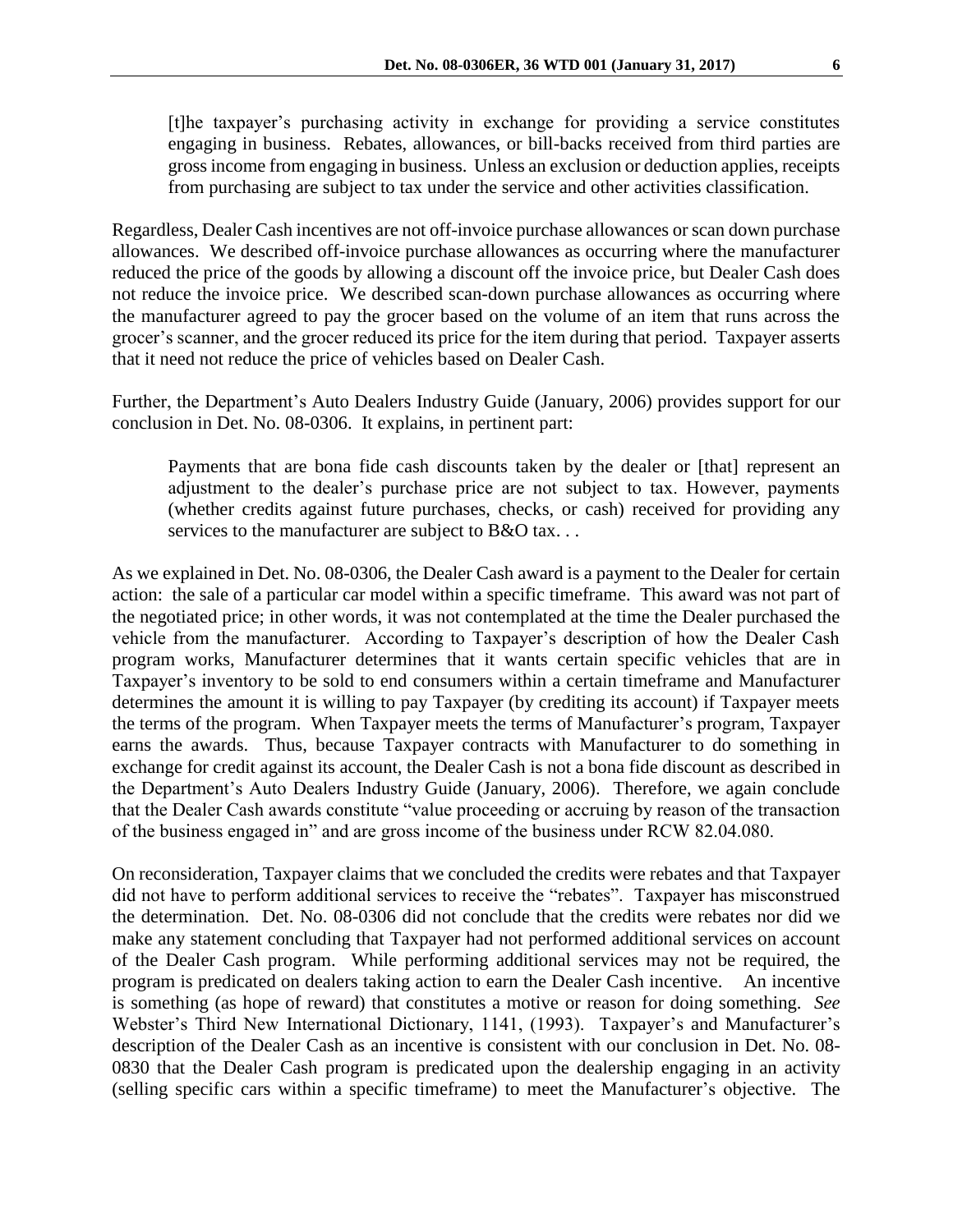Manufacturer offers the incentive to stimulate a business activity that, if successfully undertaken, results in a payment (in the form of credits) from Manufacturer to Taxpayer. These credits are incentives to dealers – not retail customers – as the amounts need not be passed to retail customers (who are not aware of the Dealer Cash program) and are thus subject to B&O tax because they constitute value proceeding or accruing by reason of the transaction.

On reconsideration, Taxpayer asserts that the Dealer Cash awards are either rebates or dealer discounts off the manufacturer's sales price. We disagree. In Det. No. 93-078, 12 WTD 559 (1993), we discussed rebates in the context of payments made by an electric power company to a builder for incorporating energy saving efficiencies into a building's construction. We said:

The [payment] is really not a rebate. Generally, a rebate is thought of as "a deduction from an amount to be paid or a return of a part of an amount given in payment." William Morris, editor, American Heritage Dictionary, (Boston: Houghton Mifflin Company, 1980), p. 1086. In this instance, the electric utility, [client], makes a payment to the builder as an inducement to construct an energy efficient building...

Under the very broad definitions of "Gross income of the business" and "Value proceeding or accruing" the income received whether it be in money, credits, or rights must be considered gross income of the business and subject to the B&O tax. Furthermore, the income is subject to the service B&O tax under the provisions of RCW 82.04.290.

In this matter, Manufacturer grants credits to Taxpayer as an inducement to sell specified cars within specified timeframes. We conclude that these payments are also not rebates and are also gross income of the business and subject to the B&O tax.

Further, the Dealer Cash awards, as they are not based on the quantity of items purchased and are not reductions in sales price, are not volume discounts. Rule 108(5). Nevertheless, Taxpayer argues that the incentives are like volume discounts because both are uncertain at the time of the original sale and both require sales to occur within a specified timeframe. Taxpayer relies on Det. No. 98-202, 19 WTD 771 (2000) for its contention that the Dealer Cash awards, like volume discounts, are deductions to the original purchase prices and are not taxable income. In 19 WTD 771, however, volume discounts are mentioned only in relation to Rule 108(5), as follows:

. . . Volume discounts are reductions in the sales price of the article purchased based on the quantities of items actually purchased. The example in Rule 108(5)(c) allowing a one-cent per gallon rebate is one type of volume discount. Such discounts constitute a reduction in the original sales price and may be deducted from the gross proceeds of sale.

In that case, a travel agency sought to deduct credits that were determined by the number of reservations the travel agency booked using the seller's computer system and terminals, which the travel agency leased. The more reservations made the more credits the travel agency received from the seller. The credits were applied as a reduction against the monthly lease charges the agency paid the seller. The travel agency considered the reduction in lease payments to be a "productivity" discount that offset the monthly charges it paid for leasing the computer terminals. Unlike the "volume" discount provided in the Rule 108(5) example, 19 WTD 771 found that "...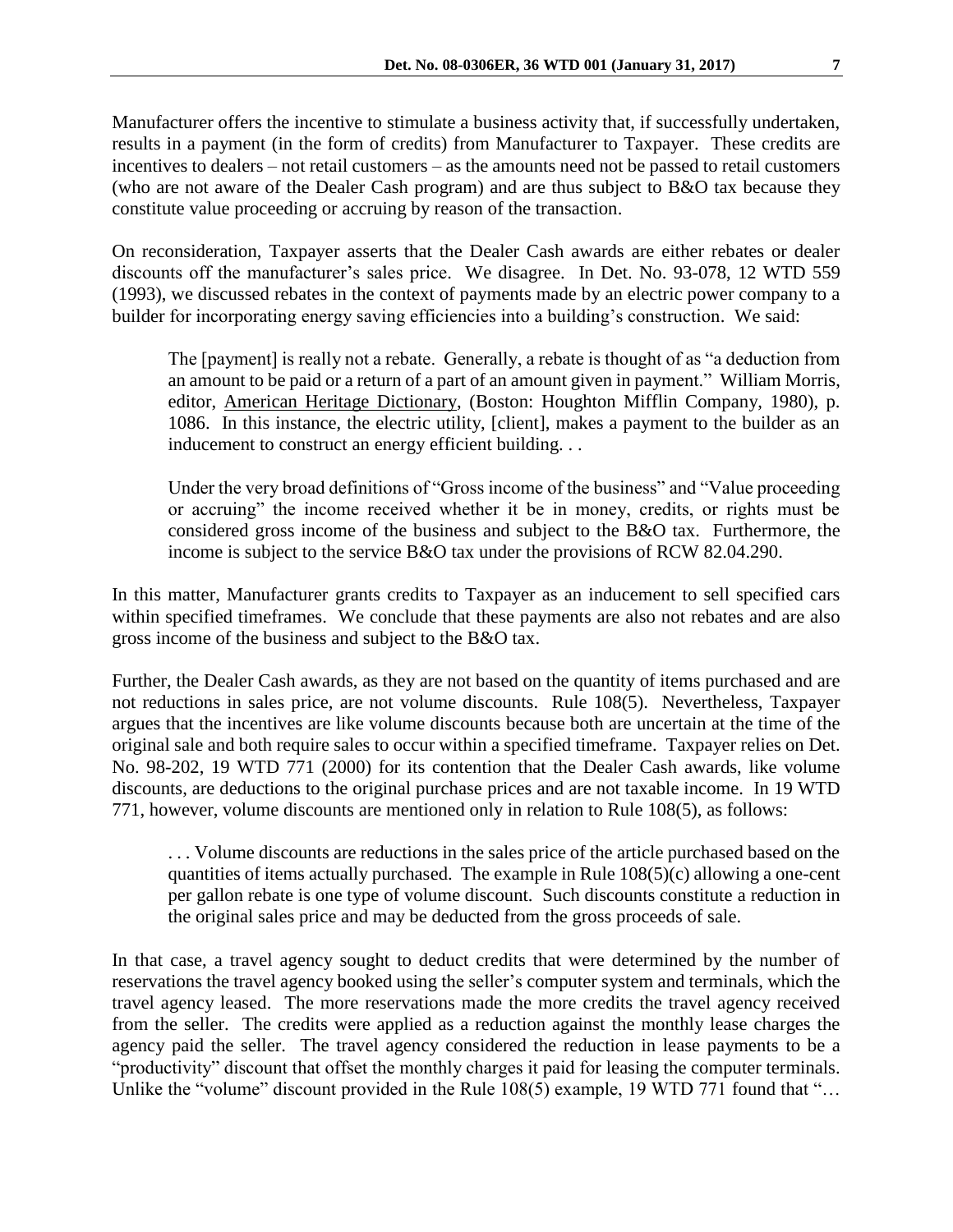Taxpayer's productivity discount is not computed based on the volume of products or services purchased (since the number of leased computer units remains fixed) but instead is computed based on the amount of business generated by each leased terminal. In this respect," 19 WTD 771 concluded, "the productivity discount is similar to a commission for services rendered and not a true discount." That determination concluded that "[d]eductions for bona fide discounts are not available where a purchaser is required to provide any significant service to the seller in return for the reduction"

Thus, while 19 WTD 771 recognizes that volume discounts may be deducted from the gross proceeds of sale, it does not conclude that discounts contemplated after the articles were purchased, as would be the case with Dealer Cash incentives if they were discounts, constituted volume discounts under Rule 108. Like the Taxpayer in this matter, the travel agency received a future credit against a pre-existing purchase based on increasing the number of sales. The increased number of sales benefitted the seller and the travel agency was rewarded for its efforts (increased sales) by receiving from the seller credits. The credits were used to pay the amount the travel agency owed on its lease payments. The credits, however, did not reduce the original amount owed. 19 WTD 771 did not find these to be volume discounts exempt from use and retail sales tax, and provides no support to Taxpayer's argument that Dealer Cash incentives should be treated like volume discounts.<sup>7</sup>

Taxpayer also argues that as rebates or discounts, the Dealer Cash amounts cannot be taxed under the other business and service activities B&O tax classification as to do so would conflict with Streamlined Sales and Use Tax Agreement (SSUTA) provisions. *See* RCW 82.02.210. In support of this contention, Taxpayer provided an SSUTA issue paper titled "BUYDOWNS, MANUFACTURERS' COUPONS, STORE COUPONS" which includes an example of volume discounts where a rebate to the seller is based on the number of sales. The sales price is reduced to induce more customers to purchase. The example reads as follows:

. . . A seller purchases appliances from a manufacturer for \$1,000 each and resells them to customers at \$1,500. If the seller sells more than 100 appliances in a month, the manufacturer will provide a rebate of \$100 per item sold. In-store advertising indicates that "sales prices are slashed due to manufacturer's incentives." The amount of the rebate is not shown on the purchaser's invoice and all purchasers receive the reduced price. Accordingly, the rebate amount is not included in the sales price.

Taxpayer argues that this example supports its claim that Det. No. 08-0306 erred in concluding that the Dealer Cash Taxpayer receives from the Manufacturer is subject to the service B&O tax. Taxpayer states:

The Appeals Division's analysis would render the SSUTA provisions regarding rebates superfluous and result in lower sales tax collections. If the Department is too quick to find that normal sales activities are sufficient to constitute services, such that sales incentives are service income, then it will fail to consider whether sales incentives are third party payments subject to retail sales and B&O.

 $\overline{a}$ 

<sup>7</sup> 19 WTD 771 found that these credits were commission income that could not be deducted from Taxpayer's monthly lease charges.